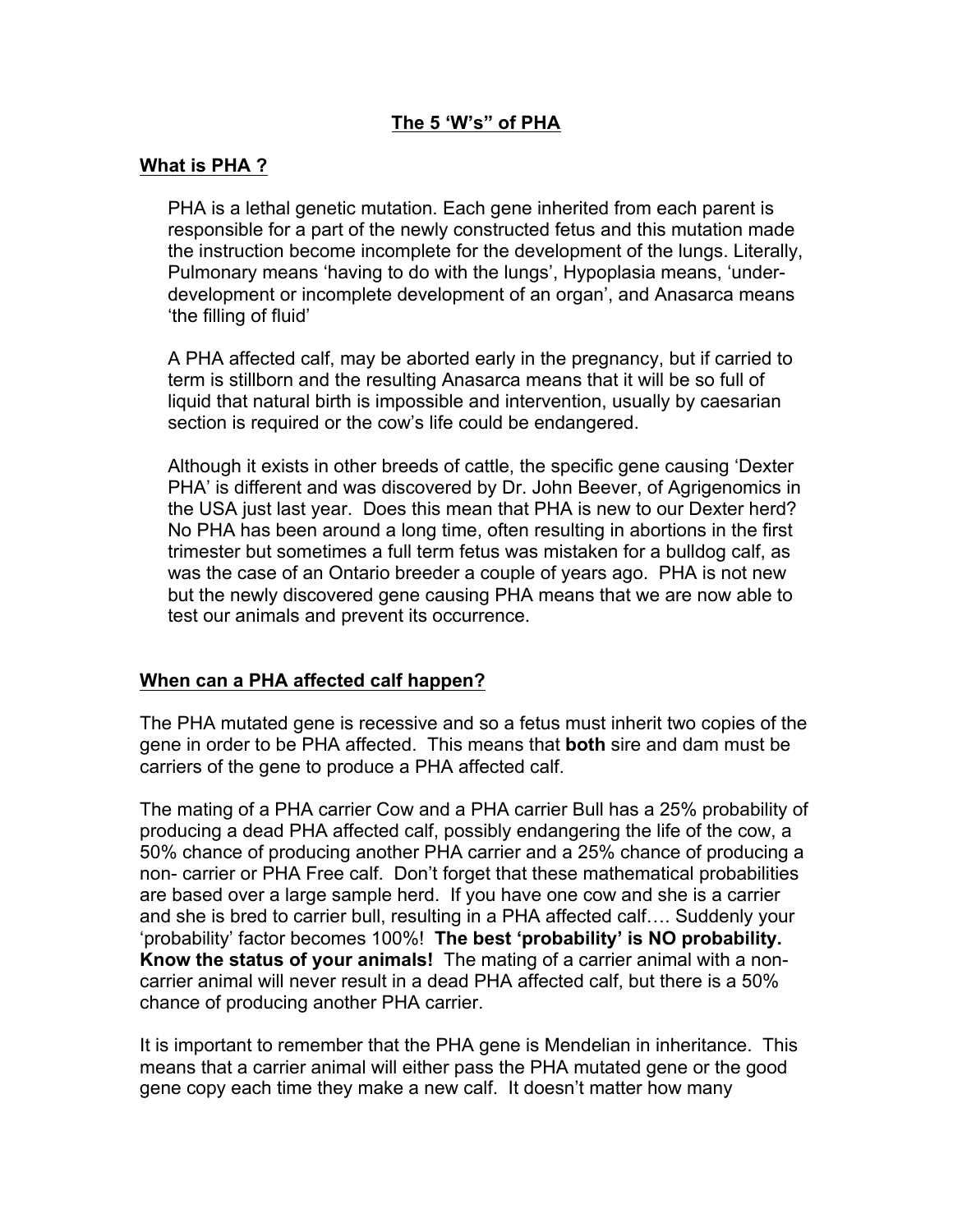generations ago the pedigree has a known carrier, the gene is not watered down with each passing generation, it's either there or not.

However when the sire and dam of a calf are tested negative, then it no longer exists in the calf or their progeny, as long as they are bred to non-carrier animals. Just like it cannot be watered down, it cannot just reappear. This is why we must test and share our results.

# **Who should be concerned and test?**

Anyone who owns a cow or bull whose pedigree is 'at risk' of carrying PHA

PHA in Dexters has now been positively identified in **Woodmagic Wheatear**, a very prolific cow who has nine registered offspring and many descendants in the Canadian Herd. She was identified as an 'obligate' carrier, with the positive testing of Earlona Fillsey, a great great grand daughter, whose hairs were submitted for testing by J. Potter in the U.S. Fillsey's results as a PHA carrier, in turn make her dam, Aldebaron Bridgit, an 'obligate' carrier but because Bridgit has Cranworth Yanna from Woodmagic Wheatear on both sides of her pedigree it is impossible to pinpoint which of Yanna's progeny, Aldebaran Pennyroyal or Cranworth Clipper inherited her faulty gene. Up until this recent positive that leads us to Wheatear, one of her sons, **Aldebaran Priapus**, an influential international AI bull, positively identified by semen as a carrier, had been the farthest back that we could trace the mutation. His son, **Trillium Chabotte**, unfortunately also an influential AI bull, had also been identified by semen, as a PHA carrier. Because of the unknown status of Wheatear's other progeny, anyone with an animal **with Wheatear in the pedigree**, has, until you know otherwise, a pedigree at risk.

**Don't forget that your animal's pedigree is like a family tree and goes back farther than the three generations, shown on the registration paper. The CLRC pedigree site, makes it easy to check. Just click on each last animal appearing on the page of your pedigree paper and you will get the next generations in that pedigree**.

Only testing and sharing/knowing the results will show whether the pedigree remains at risk. PHA does not get watered down, it's there or not. Similarly, if your cows and bull are free of PHA, they can never have a PHA carrier offspring.

## **Where do I look for more information?**

Both American Associations have information about PHA on their websites. Easily accessible navigation for the general public is the ADCA site. They talk about PHA http://www.dextercattle.org/genPHA.htm and the ADCA pedigree site also has a list of carriers and non carriers which is being updated daily, as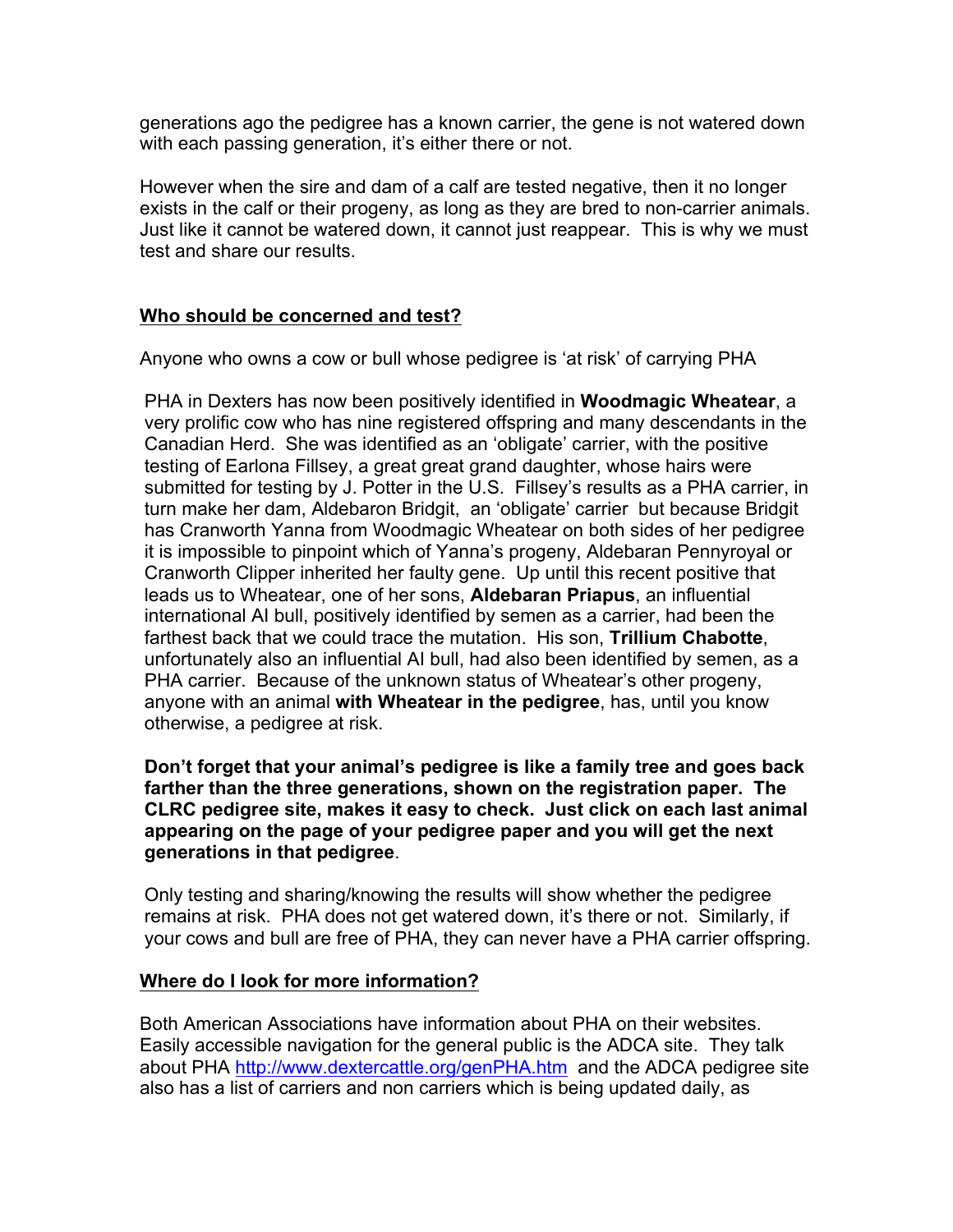members' test results come in. There are some Canadian animals listed, but as importantly, obligates, either carrier or non, that are Canadian can sometimes be identified by looking at the pedigrees. This can help us know whether our animals should be tested.

The PDCA site is a bit more difficult to navigate but the link is http://www.purebreddextercattle.org/ Go to 'membership info' and then to the 'PDCA Certified Program' and then click on 'Chondrodyspasia and PHA' at the bottom of the page.

As Canadians, we need to test and we need to share the results to help each other. Members of the Yahoo group have been encouraged to do this, and many of us have. There is a data base of Canadian animals, whose status is known. Hopefully this data base will grow as more of us test and share the results. The link to the Yahoo chat group is

http://tech.groups.yahoo.com/group/canadiandextercattle/ Membership there is only based on membership in the CDCA.

# **Why should I test?**

You should test first for economic reasons. A cow who 'slips' or aborts early in her pregnancy or veterinary bills at calving don't make economic sense.

You should test because as word spreads about PHA, newcomers to Dexters are going to ask the status of your animals before buying.

Finally and most important, you should test because we love this breed and are concerned about the health of our National Herd.

## **How do I test? Please also see Updated Info on PHA**

Testing now is as simple as pulling tail hairs, **Igenity Labs** has a very user friendly approach, sending results by email and regular mail. To order your kits http://www.igenity.com.The kits are free, couriered to your address and the test is \$26 Canadian. Igenity is also clearly marking that it ran the test for the Dexter PHA mutation. **Pfizer Labs** now also has the ability to perform the test with tail hair and to order your kit there go to

http://www.pfizeranimalgenetics.com/sites/PAG/Pages/orderform.aspx

For anyone wishing to send blood or semen use **Agrigenomics**

http://www.agrigenomicsinc.com/ This is fairly costly because blood must be sent 'live' so the vet must come, draw blood and then courier it down to the lab. If you choose this route, then you must have a copy of the 'vector permit' for the lab ready when the vet comes to get the blood. This was available at the CLRC, through Ron Black.